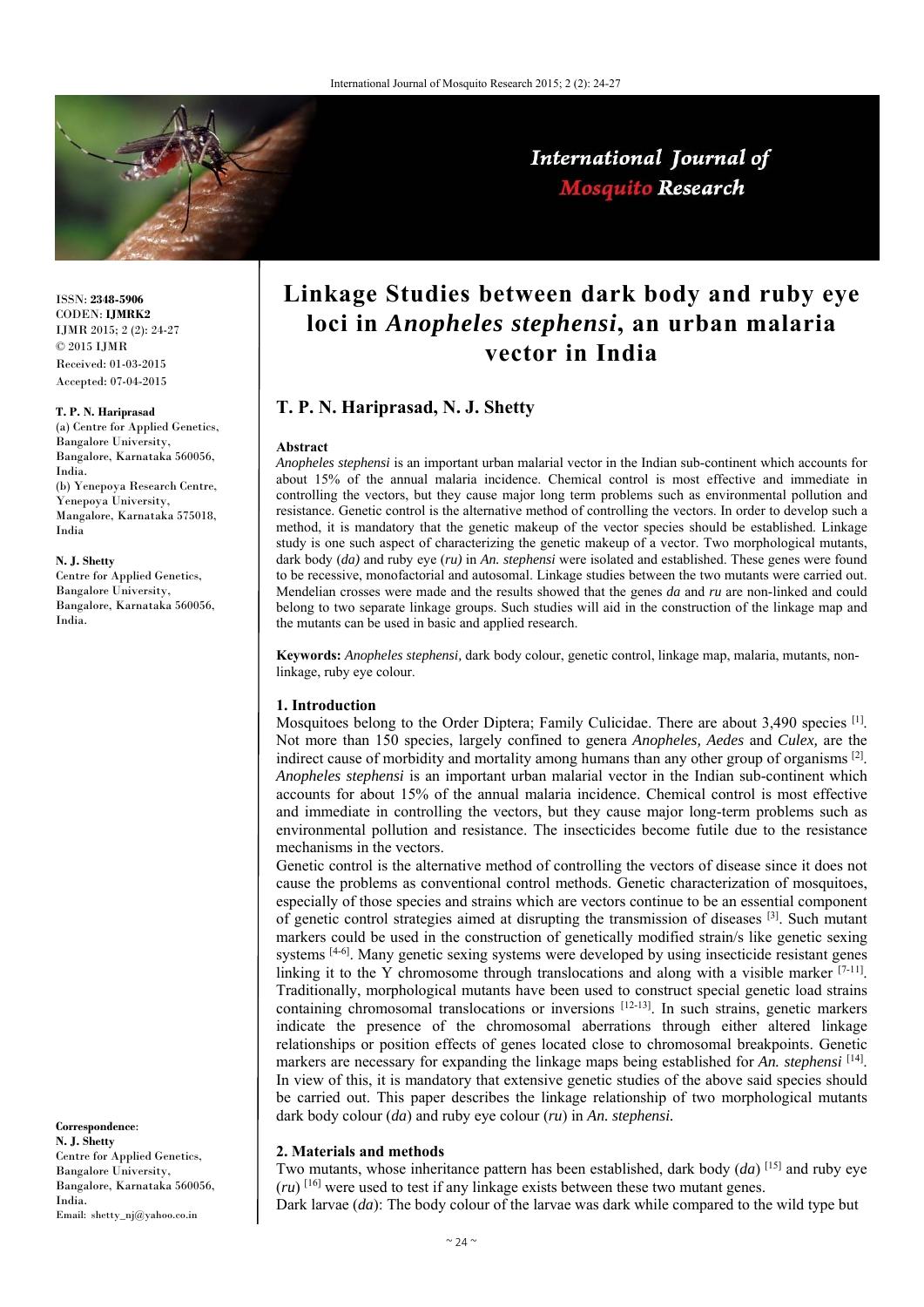the eye colour was that of the wild type (Figure 1). The gene *da* was found to be recessive, monofactorial and autosomal.

Ruby eye (*ru*): The body colour of the larvae was that of the wild type and the eye colour was ruby colour (Figure 1). The gene *ru* was found to be recessive, monofactorial and autosomal.

Dark/Ruby (*da/ru*): A homozygous double mutant with dark body colour and ruby eye was synthesized by crossing both the mutants for two generations. The double mutant was obtained in the second generation by inbreeding  $F_1$  progeny from the parents. This double mutant was reared as a separate stock and was used in the present investigation.

The mutants were maintained like wild type strains. No special care was required to maintain them. These were reared according to the method of Shetty [17]. Colonies of adult mosquitoes were maintained in cages. The cages were made of iron frames covered with mosquito net. Adults were fed with 10% sucrose solution with sterilized cotton soaked in it and adult females were provided with blood meal on restrained mice five days after their emergence. The gravid females lay eggs 48 hrs after taking blood meal. The eggs were kept for 72 hours to ensure complete hatching. The larvae were reared in white enamel pans containing tap water and were fed with powdered yeast tablets on regular schedule throughout the larval period. Stocks were maintained at a relative humidity of 75  $\pm$  5% and temperature at 25  $\pm$  1°C throughout the course of investigations. The light and dark periods were maintained in the ratio of 10:14 hrs per day.

*Cis* cross: The cross was conducted between *cis* individual (both the mutant genes in the same individual) i.e. the double mutant and the wild type. The progeny of this cross, heterozygous wild type was crossed with double mutant (*da/ru*) (crosses 1,2,4 and 5) and also was allowed to inbreed to get  $F_2$  generation (cross 3 and 6).

*Trans* cross; The cross was conducted between trans individuals (both mutant genes in different individuals) i.e. pure bred dark and ruby eye mutants. The progeny of this cross, heterozygous wild type was crossed with double mutant (*da/ru*) (crosses 7,8,10 and 11) and also was allowed to indread to get  $F_2$  generation (9 and 12).

Mass matings were made for all genetic crosses. After the blood meal, the females were isolated singly in 35 ml glass vials lined with filter paper and filled with 10 ml water for oviposition. The resulting progeny from each female were reared as an iso-family.

Males and females were separated from freshly emerged adults. Reciprocal, backcrosses and inbreeding of F1 *inter se* to get  $F_2$  generation were carried out to establish if any linkage exists between the mutants dark and ruby eye of *An. stephensi.* The percentage cross over was calculated for the gene-linkage relationship. The results obtained from all the crosses were subjected to the  $\chi^2$  analysis.

# **3. Results and Discussion**

The linkage relationship of dark (*da*) with ruby eye (*ru)* in *An. stephensi* was determined by using classical Mendelian crosses and analysis. A total of 12 crosses (including both *cis* and *trans*) were carried out. Results of these crosses are

summarized in Table 1. The  $F_1$  progeny from the individual crosses were backcrossed with double mutant and  $F_2$  progeny were analyzed for the parental and non-parental types.

The results of the crosses summarized showed no linkage between *da* and *ru*. The crosses 1, 2, 3 (*cis* test) and crosses 7, 8 and 9 (*trans* test) involved the F1 progeny derived from male out cross and similarly, the crosses 4, 5, 6 (*cis* test) and cross 10, 11 and 12 (*trans* test) involved the F1 progeny derived from female out cross. The results from the crosses 3 and 6 (from *cis* test) and 9 and 12 (from *trans* test) showed a ratio of approximately 9:3:3:1 ratio of wild type, dark, ruby-eye, and double mutant respectively and the expected numbers has been shown in parenthesis for the crosses. *Cis* crosses 3 and 6 showed a ratio of 9.7:1:3.4:3.1 and 9.8:1:3:3.3 while the *trans*  crosses 9 and 12 showed a ratio of 2.1:3:10.4:1 and 4.5:4.3:12.6:1 of parental and non-parental types respectively. The results from the crosses 1, 2, 4, 5, 7, 8, 10 and 11 showed nearly 50% cross over to the parental types indicating that the two mutant genes are not linked.  $\chi^2$  values were non-significant at P<0.05 for all the 12 crosses at 3 degrees of freedom. The two mutant genes segregate independently, hence may be present on different linkage groups (autosomes).

Morphological and larval colour mutants and its genetic basis of inheritance in *An. stephensi* were reported by several pioneer workers. Several workers have reported mutants in *An. stephensi*. The eye colour mutants include X- linked white eye  $[3]$ , sex linked chestnut eye  $[18]$ , autosomal colourless eye  $[19]$ , scarlet, autosomal marron eye <sup>[20]</sup>, pigment-less and red spotted mutant  $[14]$ , creamish white eye  $[21]$ , ruby eye  $[16]$ , sienna eye  $[22]$ etc.

Larval colour mutants reported include green  $[23]$ , yellow  $[3]$ , brown  $[24]$ , greyish brown  $[25]$ , grey  $[26]$ , greyish black  $[27]$ , dark [15], green thorax  $[28]$ , stripe  $[29]$ , greenish brown  $[30]$ , black  $[31]$ , diamond palpus  $[32]$ , black scale  $[33]$ , golden-yellow  $[34]$ , green  $[35]$ , pale and dark colour  $[36]$  etc.

*An. stephensi* has a diploid chromosome number, 2n = 6. Three pairs of chromosomes (linkage group) are designated as I, II and III based on their length and position of the centromere. It has a pair of sub telocentric sex chromosome (I) and two pairs of autosomes (II and III). The longest pair is designated as group II and the shorter as group III  $[6, 37]$ . Linkage studies showed that the ruby-eye locus (*ru*) was nonlinked with greyish brown  $(grb)$  <sup>[16]</sup> and green thorax  $(gt)$  locus non-linked with ruby-eye  $(ru)$  <sup>[28]</sup>. The present study also showed non-linkage of dark (*da*) with ruby eye (*ru*). Linkage studies between sienna eye (*si*) and *grb* showed that these two genes are closely linked to each other  $(3.34 \pm 1.88 \text{ cM})^{[22]}$ .

Golden-yellow (*gy*) and black larva (Bl) mutants were found to be linked with a map distance of  $3.75 \pm 0.42$  and have been placed in linkage group [34]. Linkage analysis showed the sequence of the genes short palpi (sp), diamond palpi (dp), Black larva (Bl) and dieldrin resistance (Dl) as *sp-dp-Bl-Dl* in *An. stephensi* [38]*.* Spotless wings (sl) and 2nd-3rd costal spots fused (2-3f) have been mapped on chromosome 2, approximately 79.5 map units apart in *An. stephensi* [14]. Three new eye colour mutants, scarlet (wsca), red-spotted (prs) and pigment less (p) were found to be sex-linked in *An. stephensi*   $[39]$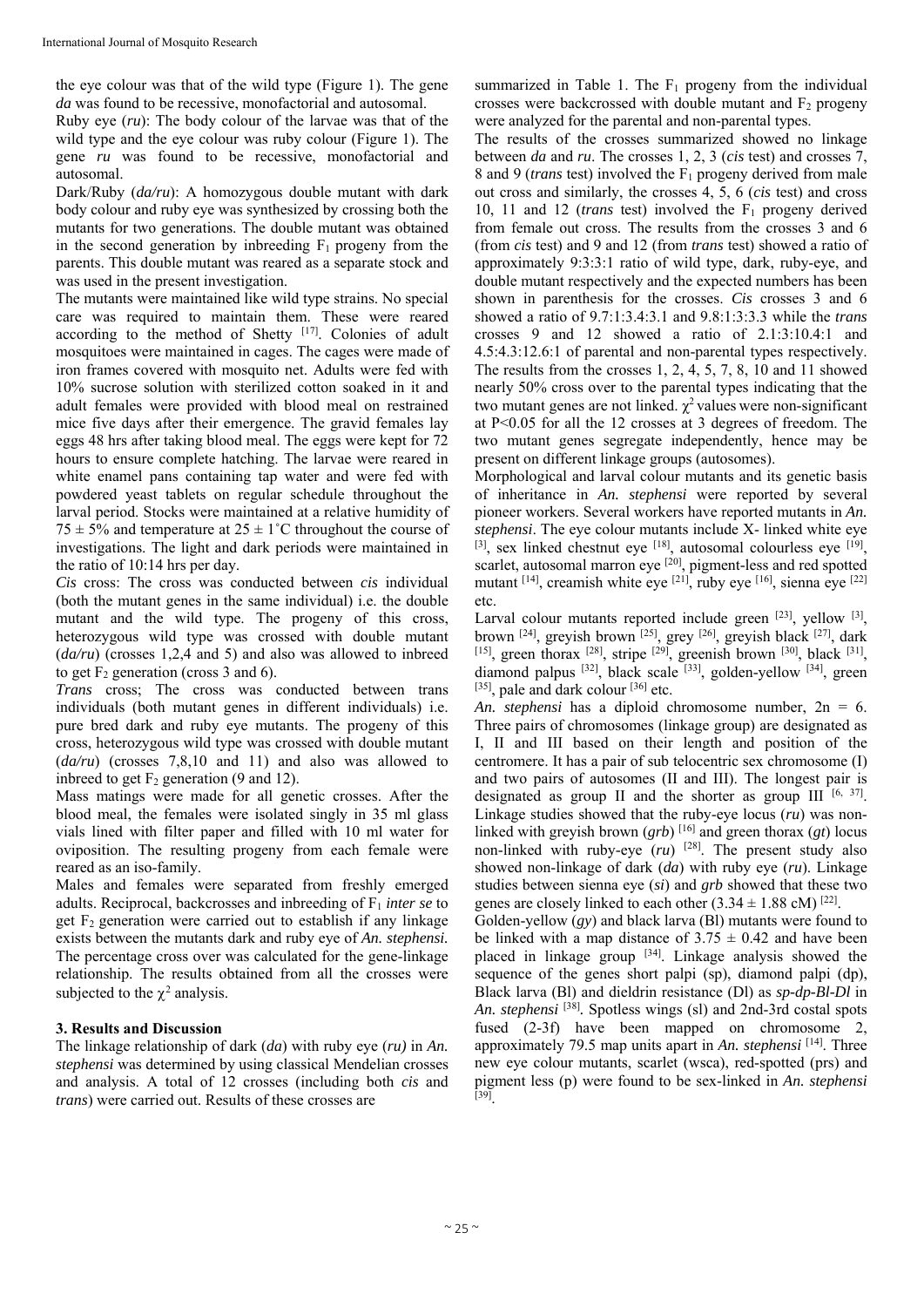# **3.1 Tables and Figures**

| <b>Cross</b><br>no.     | <b>Crosses</b>                         |                                    | $\overline{Cis}$ Test |                    |                          |                    |                          |              |             |      |
|-------------------------|----------------------------------------|------------------------------------|-----------------------|--------------------|--------------------------|--------------------|--------------------------|--------------|-------------|------|
|                         |                                        |                                    | <b>Parental type</b>  |                    | Non-parental type        |                    |                          | Crossover    | $\chi^2$    |      |
|                         | Male                                   | Female                             | Wild type             | Dark &<br>Ruby eye | <b>Total</b>             | <b>Dark</b>        | <b>Ruby</b>              | <b>Total</b> | (%)         |      |
| $\mathbf{1}$            | <u>da ru</u><br>$+ +$<br>Wild Type     | da ru<br>da ru<br>Dark, Rubyeye    | 94                    | 86                 | 180                      | 81                 | 76                       | 157          | 46.5        | 0.14 |
| $\overline{2}$          | <u>da ru</u><br>da ru<br>Dark, Rubyeye | <u>da ru</u><br>$+ +$<br>Wild Type | 77                    | 61                 | 146                      | 75                 | 72                       | 147          | 50.1        | 0.26 |
| $\overline{\mathbf{3}}$ | <u>da ru</u><br>$+ +$<br>Wild Type     | <u>da ru</u><br>$+ +$<br>Wild Type | 156<br>(154.8)        | 16<br>(17.2)       | 172                      | 55<br>(53)         | 51<br>(53)               | 106          | 38.1        | 0.22 |
| $\overline{4}$          | <u>da ru</u><br>$+ +$<br>Wild Type     | da ru<br>da ru<br>Dark, Rubyeye    | 65                    | 57                 | 122                      | 61                 | 64                       | 125          | 50.6        | 0.18 |
| 5                       | da ru<br>da ru<br>Dark, Rubyeye        | <u>da ru</u><br>$+ +$<br>Wild Type | 77                    | 71                 | 148                      | 76                 | 76                       | 152          | 50.7        | 0.24 |
| 6                       | <u>da ru</u><br>$+ +$<br>Wild Type     | <u>da ru</u><br>$+ +$<br>Wild Type | 227<br>(225)          | 23<br>(25)         | 250                      | 77<br>(73)         | 69<br>(73)               | 146          | 36.8        | 0.59 |
|                         |                                        |                                    | <b>Trans Test</b>     |                    |                          |                    |                          |              |             |      |
|                         |                                        |                                    | Parental type         |                    | <b>Non-Parental type</b> |                    |                          | Crossover    | $\chi^2$    |      |
| $\tau$                  | ± ±<br>da ru<br>Wild Type              | da ru<br>da ru<br>Dark, Rubyeye    | Dark<br>88            | Ruby<br>79         | Total<br>167             | Wild<br>type<br>94 | Dark &<br>Ruby eye<br>89 | Total<br>183 | (%)<br>47.7 | 0.6  |
| 8                       | <u>da ru</u><br>da ru<br>Dark, Rubyeye | 土土<br>da ru<br>Wild Type           | 79                    | 82                 | 161                      | 85                 | 76                       | 161          | 50.00       | 0.54 |
| 9                       | $+ +$<br>da ru<br>Wild Type            | $+ +$<br>da ru<br>Wild Type        | 32<br>(38.5)          | 45<br>(38.5)       | 77                       | 157<br>(154.8)     | 15<br>(17.2)             | 172          | 30.92       | 2.24 |
| 10                      | ±±<br>da ru<br>Wild Type               | da ru<br>da ru<br>Dark, Rubyeye    | 72                    | 76                 | 148                      | 73                 | 68                       | 141          | 51.2        | 0.26 |
| 11                      | <u>da ru</u><br>da ru<br>Dark, Rubyeye | ± ±<br>da ru<br>Wild Type          | 83                    | 82                 | 165                      | 92                 | 77                       | 169          | 49.4        | 1.32 |
| 12                      | ± ±<br>da ru<br>Wild Type              | ± ±<br>da ru<br>Wild Type          | 104<br>(102.5)        | 101<br>(102.5)     | 205                      | 291<br>(282.6)     | 23<br>(31.4)             | 314          | 39.49       | 2.52 |

 $df = 3$ 

**χ<sup>2</sup>** values non-significant at P<0.05

Numbers in parentheses show expected value

#### Larval body colour







Wild type Dark mutant Ruby eye mutant **Fig 1:** Larval dark body colour and adult ruby eye colour mutants of *Anopheles stephensi.* (Mutants shown alongside wild type for comparison)

# **4. Conclusions**

The loci for the genes *gt, grb, da* and *si* were found to be nonlinked with *ru*. Therefore it could be concluded that all these genes should be on the same chromosome (linkage group). It also indicates that gene *ru* should be present on another linkage group. Linkage studies will aid the construction of linkage maps and can be used in the genetic control methods.

### **5. Acknowledgments**

This work was supported by financial assistance from University Grants Commission (UGC) and Department of Science and Technology (DST), New Delhi to Dr. NJS.

## **6. References**

- 1. Harbach RE, Howard TM. Index of currently recognized mosquito species (Diptera: Culicidae). European Mosquito Bulletin, 2007; 23:1-66.
- 2. Harbach RE. The Culicidae (Diptera): a review of taxonomy, classification and phylogeny. Zootaxa, 2007;